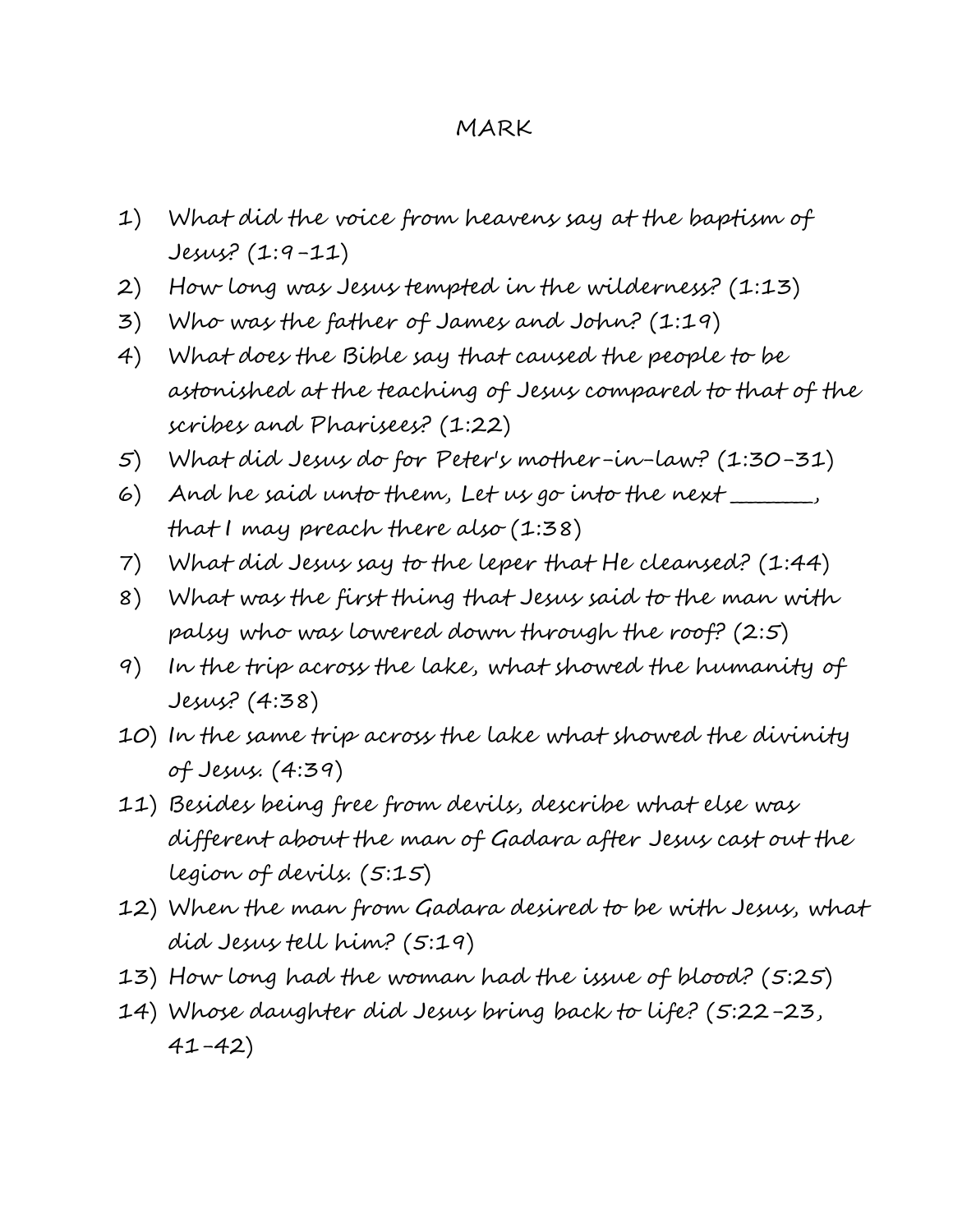- 15) Who did Jesus take with him when he raised the girl to life? (5:37)
- 16) Who did Herod think Jesus was? (6:14)
- 17) Who danced before Herod? (6:17-22)
- 18) How did John the Baptist die? (6:27)
- 19) At what time of the night did the disciples see Jesus walking on the sea? (6:48)
- 20) What did Jesus accuse the Pharisees of teaching as their doctrines? (7:7)
- 21) By what did the Pharisees make the word of God of no effect? (7:13)
- 22) What did Jesus say would defile a man? (7:21-23)
- 23) What unusual method did Jesus use to heal the deaf man with an impediment of speech? (7:33)
- 24) What happened when Jesus touched the blind man the second time? (8:25)
- 25) What did Jesus say would be better to happen to you than the result if you caused a little one who believed on Jesus to stumble? (9:42-47)
- 26) What did Jesus say was the danger regarding riches?  $(10:24)$
- 27) What was the name of the blind beggar that received his sight? (10:46)
- 28) What did Jesus say his house should be called? (11:17)
- 29) What did Jesus say you could do if you had faith? (11:22- 23)
- 30) What did Jesus say you should do when you stand praying? (11:25)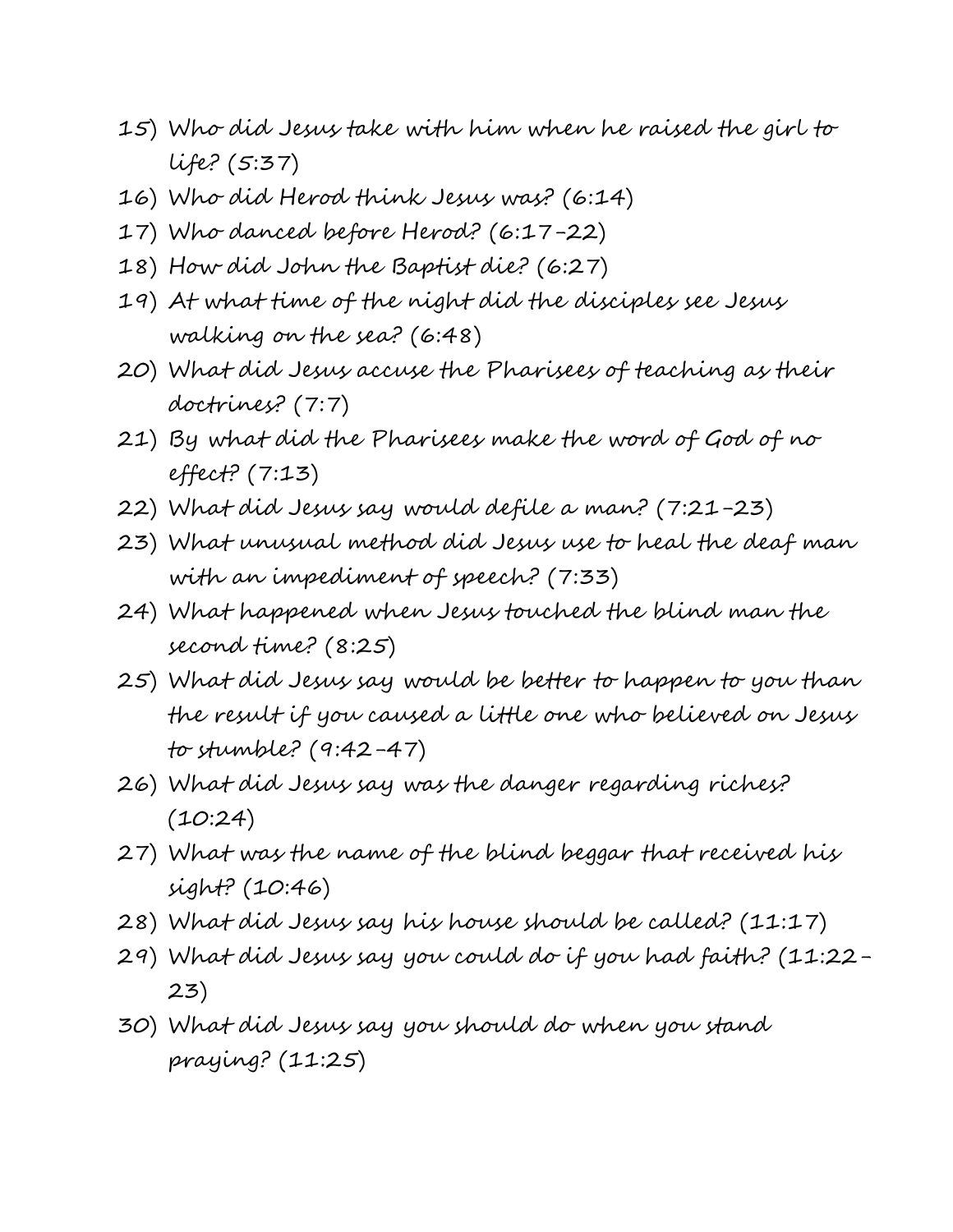- 31) How did Jesus respond when the disciples showed him the buildings of the temple? (13:2)
- 32) When Jesus told the disciples that one of them would betray him, who asked "Is it I, Lord?" (14:19)
- 33) What were the disciples doing while Jesus was praying in the garden of Gethsemane? (14:37)
- 34) What did Jesus say that caused the chief priests and elders to condemn him to be worthy of death? (14:62-64)
- 35) Who did they compel to bear the cross for Jesus? (15:21)
- 36) What confession did the centurion make after seeing Jesus die on the cross? (15:39)
- 37) Who boldly asked Pilate for the body of Jesus? (15:43)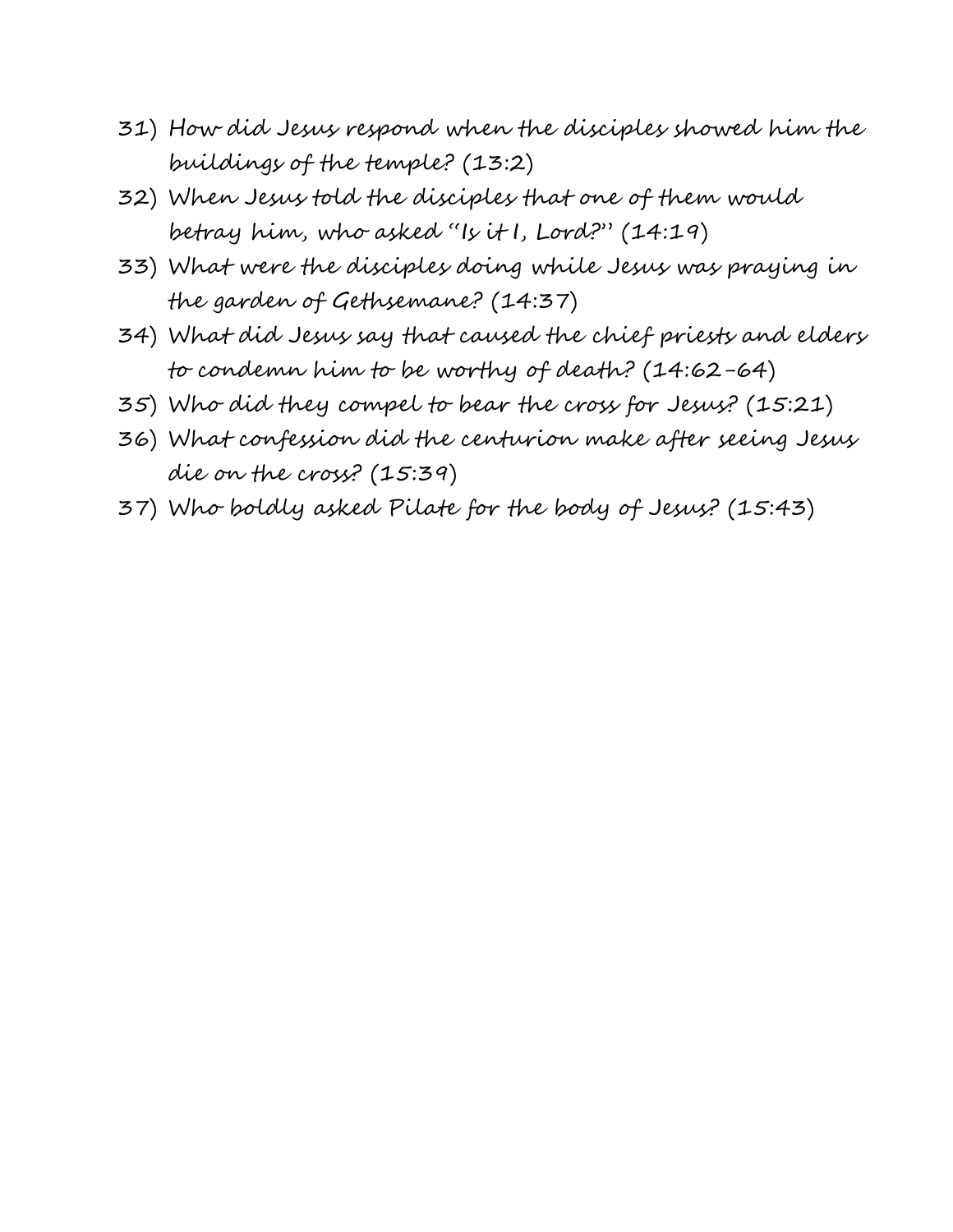#### MARK

#### **CHAPTER 1**

- 1. a. Who prepared the way for Jesus? b. How did he prepare the way for the Lord? c. How are the paths made straight?
- 2. a. What did John the Baptist wear? b. What did he eat?
- 3. How was John's baptism of water different from Jesus' baptism of fire?
- 4. Who recognized Jesus in the healing of the unclean man?
- 5. What relative of Peter did Jesus heal?
- 6. Why did Jesus send the healed leper to the priests?

- 1. Who was let in through a roof to see Jesus?
- 2. a. Why did the scribes not accept Jesus' ability to forgive sins? b. What did Jesus do about this?
- 3. What did Jesus teach about fasting?
- 4. What did Jesus teach about the Sabbath?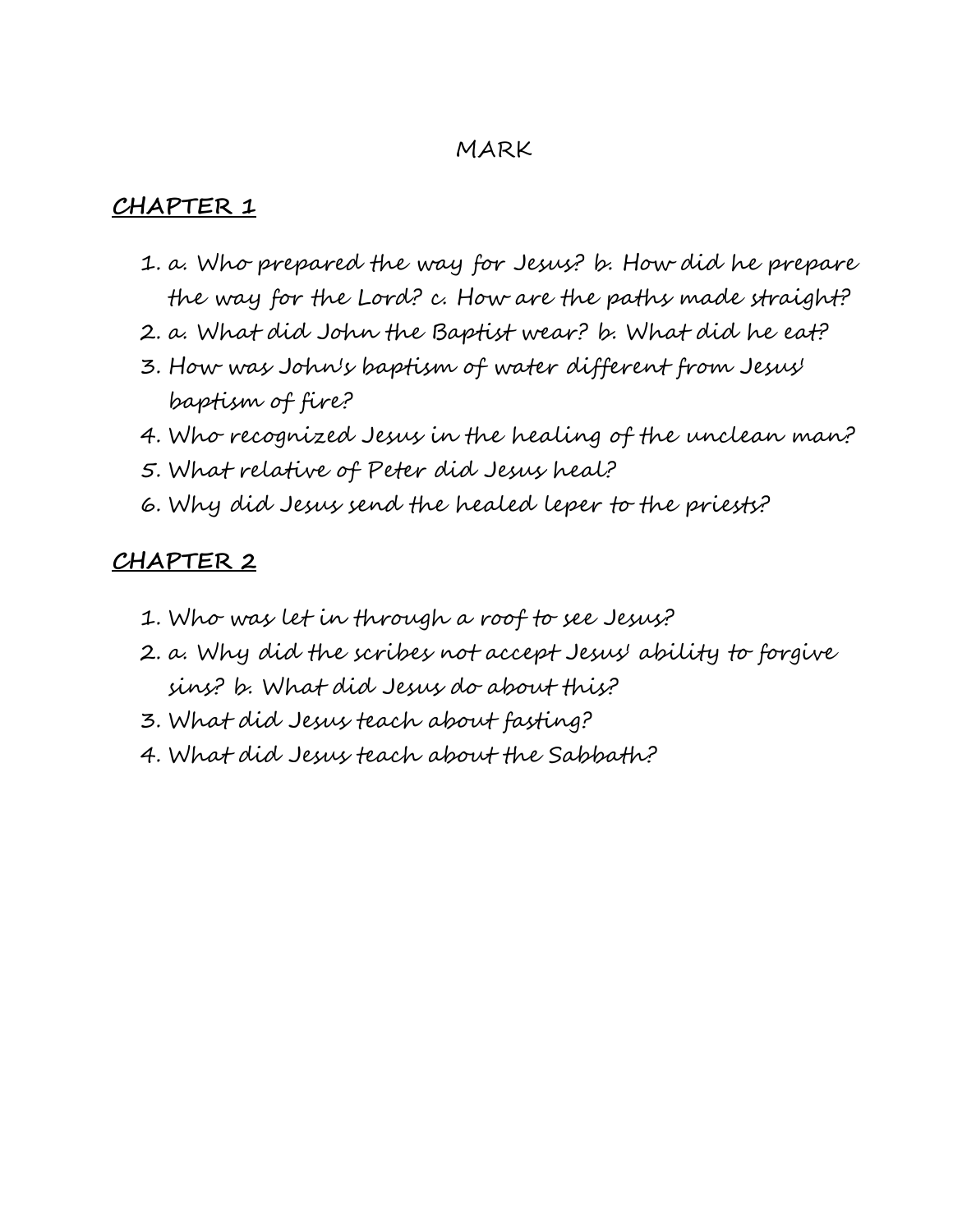- 1. What did the unclean spirits call Jesus?
- 2. What name did Jesus give to James and John and what does it mean?
- 3. Who is the strong man and what house does Jesus bind?
- 4. What blasphemies will be forgiven?
- 5. a. What blasphemy will never be forgiven? b. Explain what this means.
- 6. How is everyone our brother, sister, or mother?

- 1. Who is represented by each type of seed in the parable of the sower? a. The seed by the wayside. b. The seed on shallow ground. c. The seed among thorns. d. The seed on good ground.
- 2. What are we to do with the Word?
- 3. What is not hidden that will be revealed?
- 4. a. With what measure will we receive understanding of God's word? b. What is taken away from those who do not seek to understand God's word?
- 5. How does the word of God develop in you?
- 6. How is the Kingdom of Heaven like a mustard seed?
- 7. What will we find in the kingdom when it grows to maturity?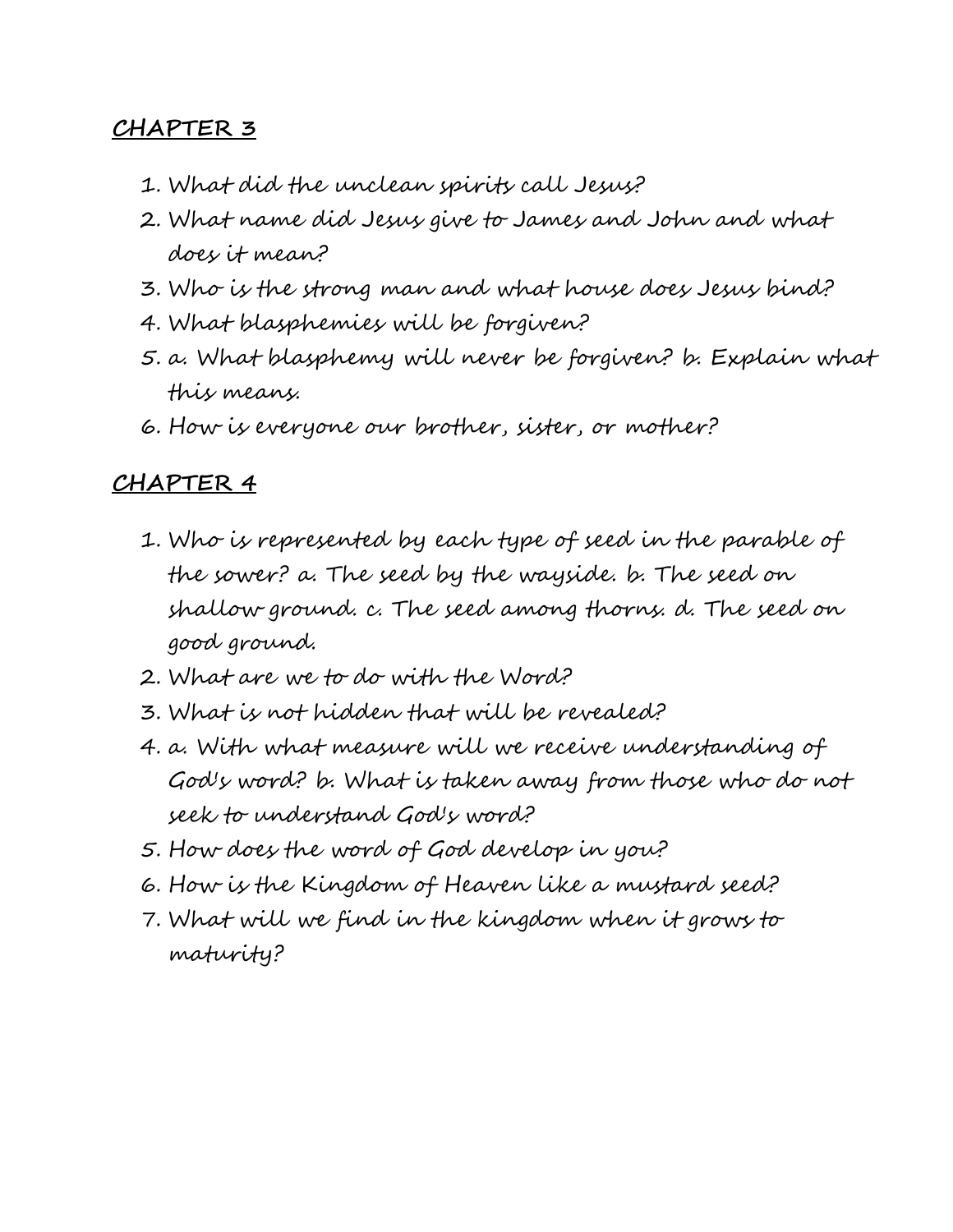- 1. a. What was the name of the demon in the possessed man? b. What did the demon want Jesus to let him do? c. How many demons were in the possessed man?
- 2. What was a woman healed of who touched the garment of Jesus?
- 3. a. Whose daughter did Jesus raise from the dead? b. Why did Jesus tell them to tell no one about this?

## **CHAPTER 6**

- 1. Why did Jesus do no mighty miracles in his home town?
- 2. Who asked for John the Baptist's death?
- 3. How many people did Jesus feed with 5 loaves of bread and 2 fish?
- 4. Why did Jesus almost pass the disciples by in the boat?
- 5. How were the disciples' hearts hardened?

- 1. Who are we to take care of first with our money?
- 2. Why does food not make you unclean?
- 3. What makes us unclean?
- 4. What is the difference between the purging of food and the purging of the heart?
- 5. Why was Jesus not willing to help the Phoenician woman at first?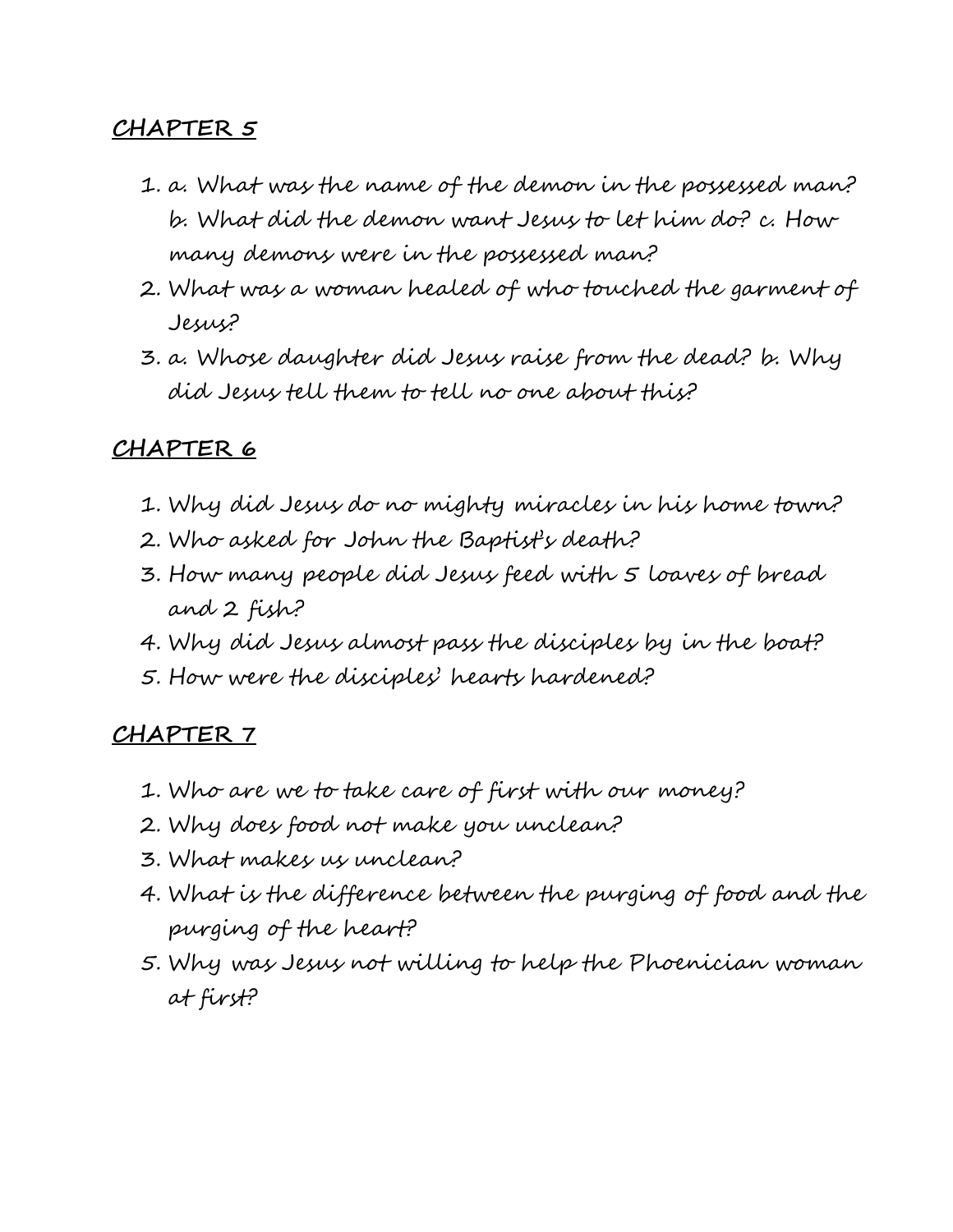- 1. a. How many people did Jesus feed with the seven loaves of bread? b. How many baskets of fragments were left over?
- 2. What leaven did Jesus tell His disciples to beware?
- 3. How is the healing of the blind man similar to the healing of a sinner?
- 4. Why did Jesus tell His disciples to tell no one that He was the Christ?
- 5. Why did Jesus regard Satan when He rebuked Peter?
- 6. How do you deny yourself and take up your cross?
- 7. Why does it not profit you to gain the whole world?
- 8. How can we be ashamed of Jesus and His words?

- 1. Why would some not taste death until they see the kingdom of God?
- 2. a. Which disciples were with Jesus when He was transfigured on the mountain? b. Who spoke to them while on the mountain? c. What did this vision symbolize?
- 3. a. How has Elijah already come? b. How has he restored all things?
- 4. Why could the disciples not heal the epileptic boy?
- 5. What does it mean to put you first?
- 6. How do you become first in God's eyes?
- 7. Why is it better to be maimed than to live in sin?
- 8. a. What is the fire that we are seasoned with? b. How does our salt lose its flavor?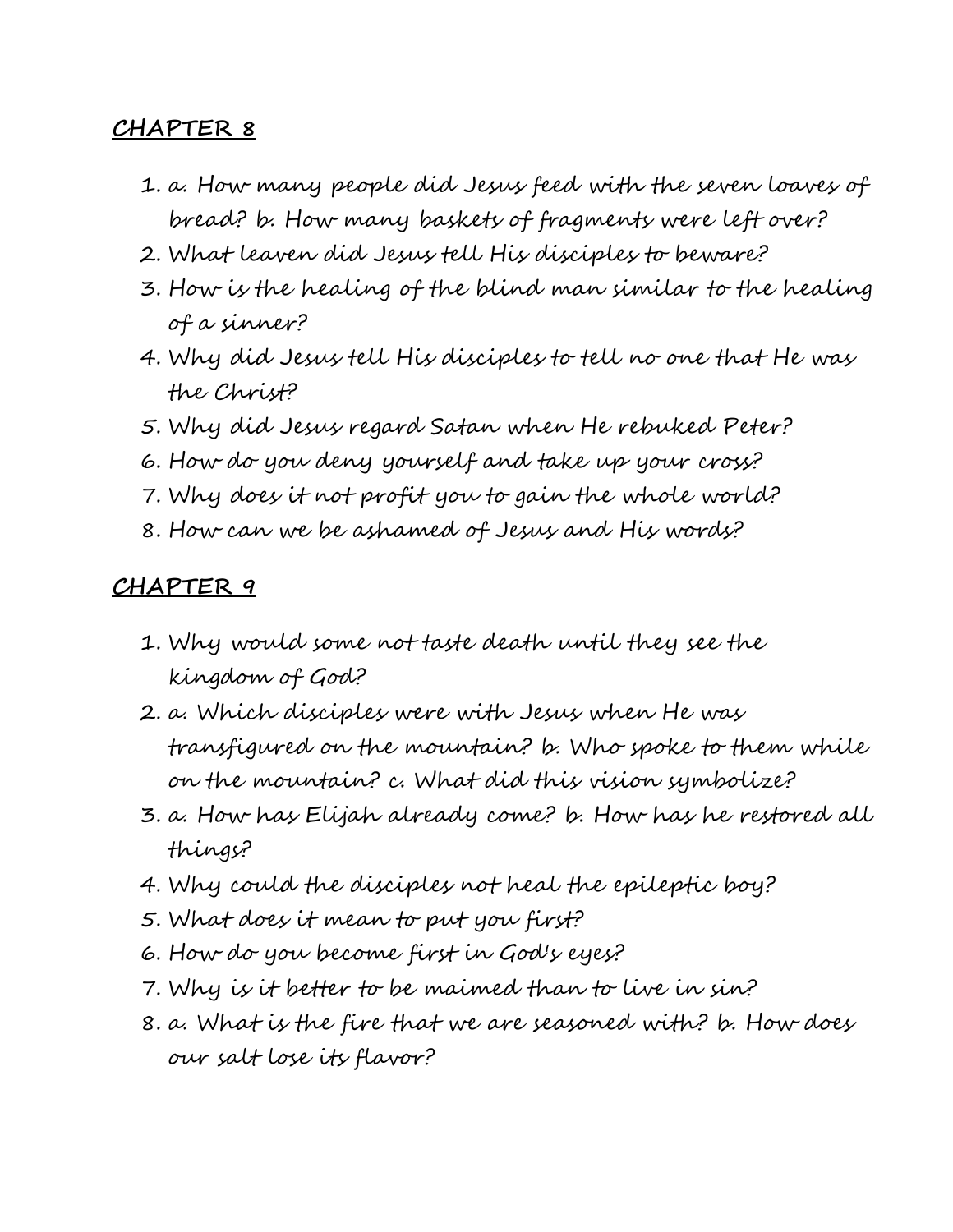- 1. What commandment is broken when someone re-marries after a divorce?
- 2. How are we like children in the kingdom of God?
- 3. Why did the rich ruler go away sorrowful at the words of Jesus?
- 4. a. What will we receive in this life when we follow Jesus and the gospel? b. What will we receive in the life to come?
- 5. What cup and baptism would the disciples receive?
- 6. How can you become first?

## **CHAPTER 11**

- 1. On what did Jesus ride into Jerusalem?
- 2. What did the people spread on the ground for Jesus?
- 3. a. What happened to a fig tree that Jesus cursed? b. What lesson can we take from this?
- 4. Why did Jesus run the merchants out of the temple?

- 1. a. In the parable of the vinedressers, who are the vinedressers? b. Who are the servants that were sent? c. Who was the son? d. Who would be given the vineyard?
- 2. How is Jesus the chief cornerstone?
- 3. Should we pay our taxes?
- 4. How is God the God of the living?
- 5. Why was the scribe not far from the kingdom of God?
- 6. How was the Christ the Lord and Son of David?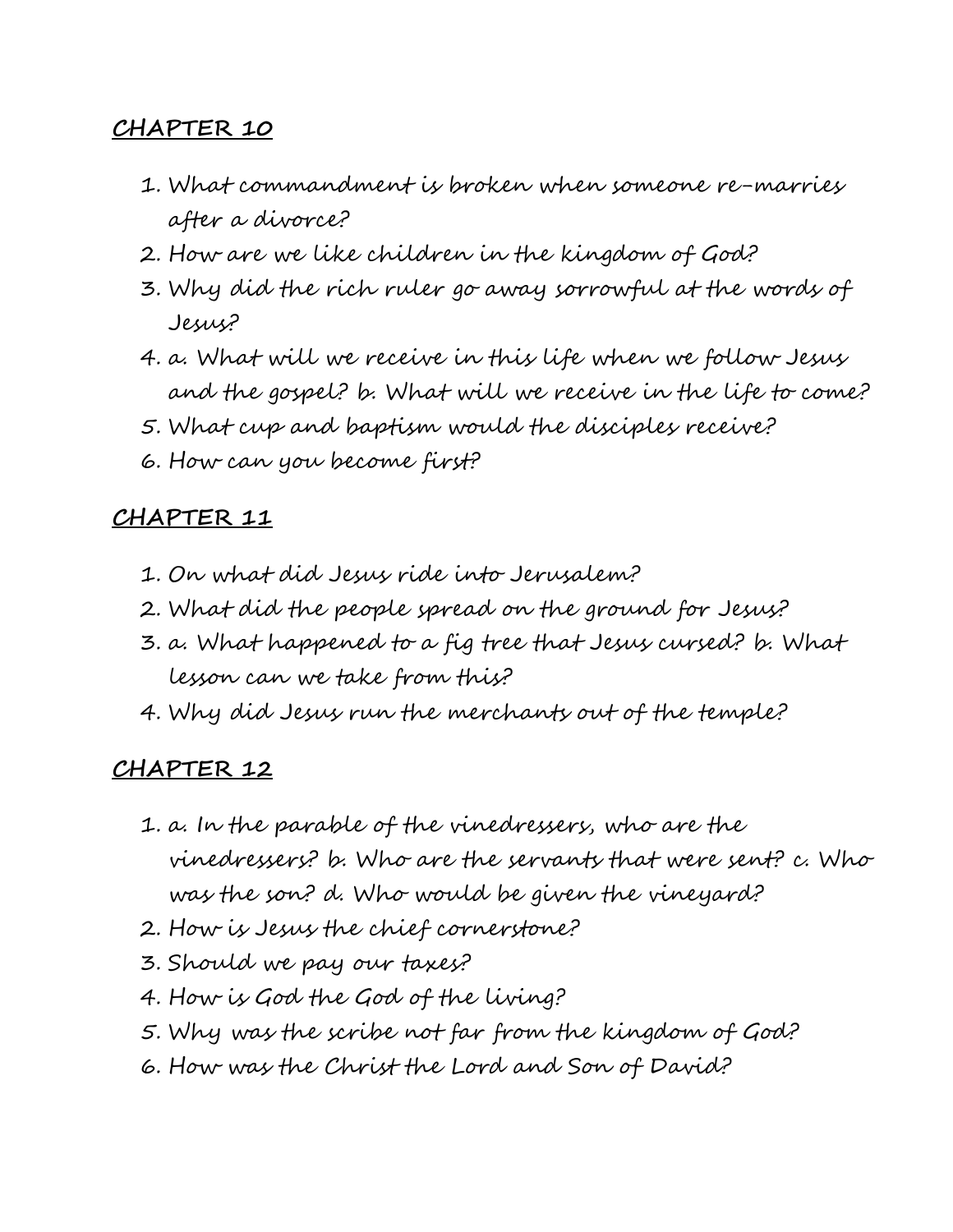- 1. What did Jesus predict would happen to the temple in Jerusalem?
- 2. Why will we be hated by some people?
- 3. a. What must we endure to be saved? b. What happens if you don't endure these things?
- 4. What is the abomination that stands where it should not?
- 5. What were the Jews to do when they saw this abomination?
- 6. Why will God shorten this time of tribulation?
- 7. Who knows the time of the end?
- 8. How do we stay ready for the return of Jesus?

- 1. What was Jesus anointed with at Bethany? Who anointed Him?
- 2. Who would betray Jesus?
- 3. At the Lord's Supper, what did the bread and the wine represent?
- 4. What would Peter do before the night was over?
- 5. What conditions may cause us to fall to temptation?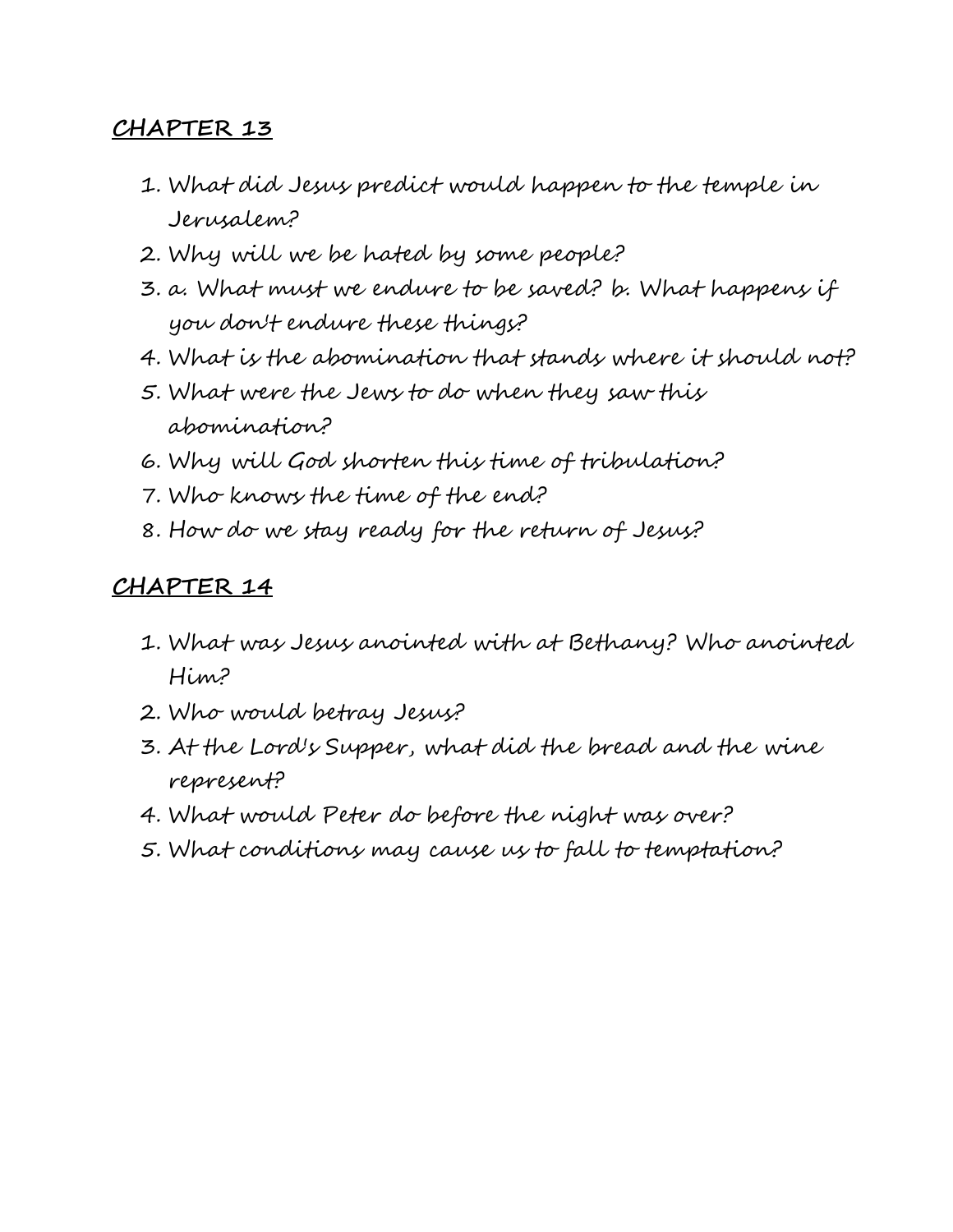- 1. Who was released instead of Jesus and what was his crime?
- 2. How was Jesus treated by the people?
- 3. Why was the wine and myrrh given to Jesus?
- 4. a. What tore when Jesus died on the cross? b. What did this symbolize?
- 5. Why did the centurion believe that Jesus was the Son of God?
- 6. On what day did Jesus die?

- 1. On what day did the two women discover Jesus was raised from the tomb?
- 2. How many days did Jesus suffer and die and then was raised?
- 3. Who did the women see in the tomb?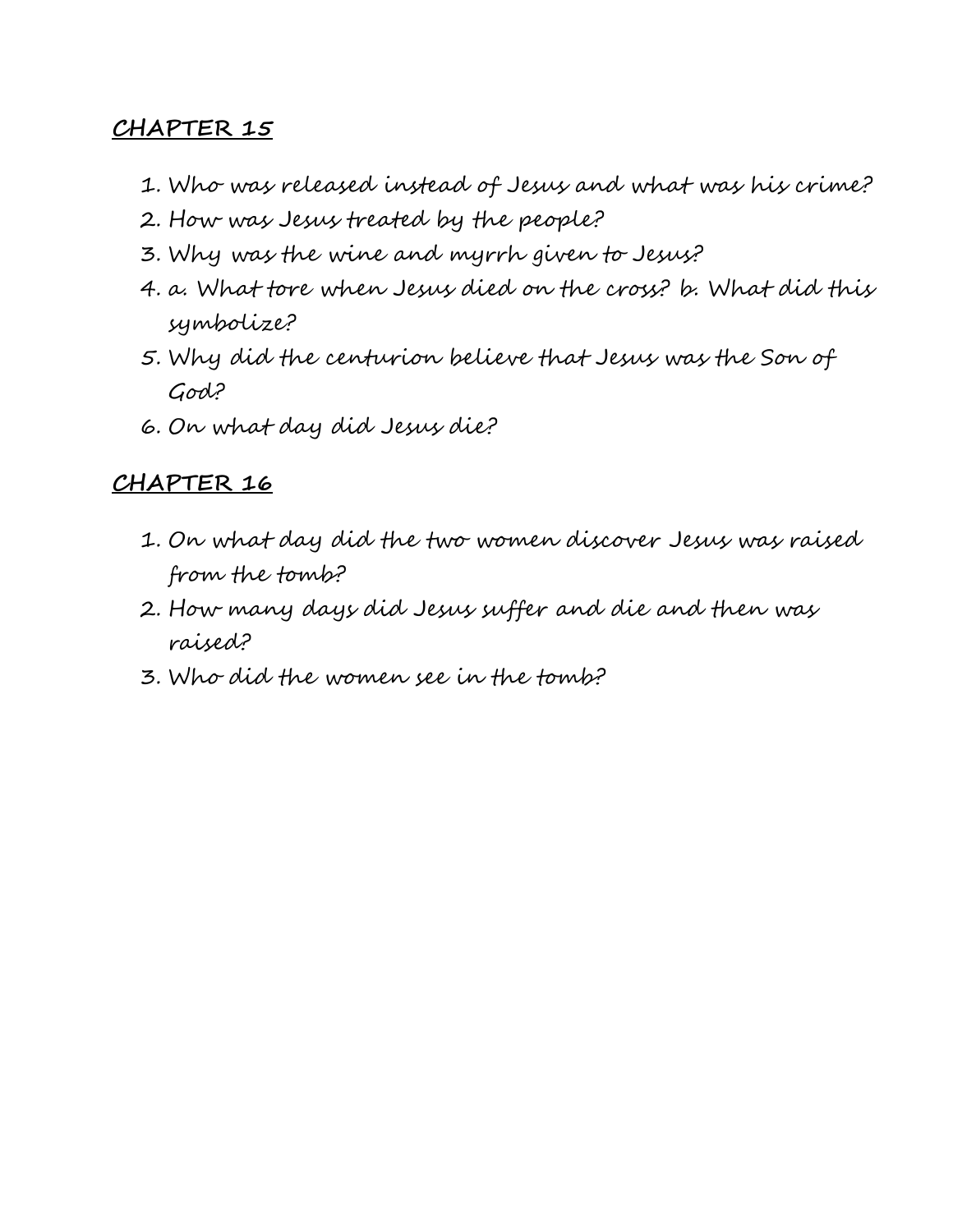#### **MARK**

## (Answers)

- 1. a. John the Baptist. b. He preached a baptism of repentance for the remission of sins preparing their heart for Jesus. c. If we repent and begin doing the will of our Father we make straight paths (a righteous highway).
- 2. a. Camel's hair and a leather belt. b. Locust and wild honey.
- 3. John's baptism was an outward sign of an inward commitment to God. Jesus' baptism was an inward dwelling of the Spirit that would help us in our commitment to God's will.
- 4. The unclean spirit in the man new Jesus.
- 5. Peter's mother-in-law.
- 6. It was proper to perform the ceremonial act and gift before the priest as a witness before the people that the leper is now cleansed and now could be included in all of society.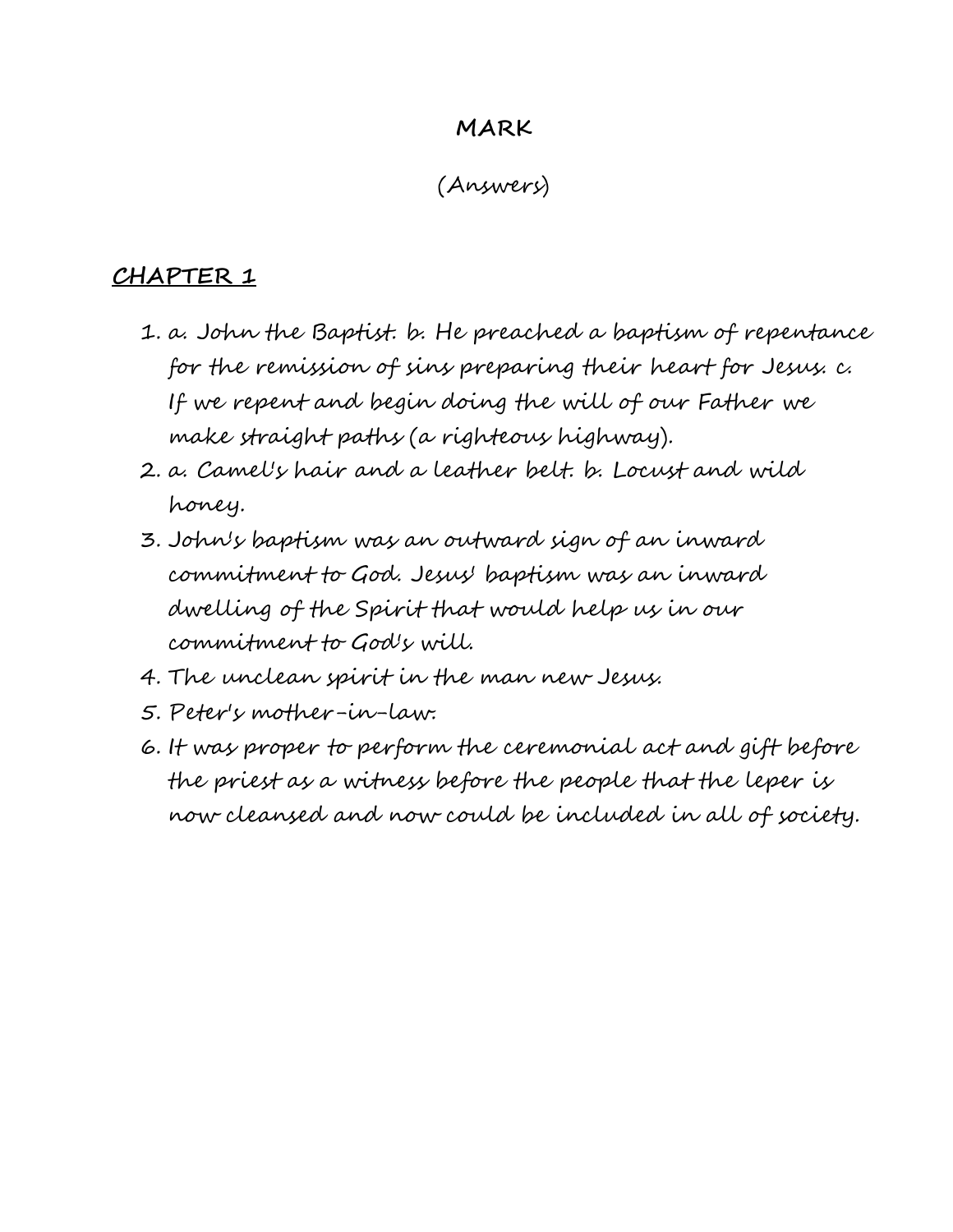- 1. A paralytic man.
- 2. a. They could argue that the man's sins were forgiven. There was no way to prove it either way. b. He told the man to rise and walk, and he was able to do so. This proved God was with Jesus and had given Him the power to forgive sins also.
- 3. Fasting then was not of the right season since Jesus was still with them. He would be gone and they would fast then for Him and His words of life. Also, the old way of the law could not continue with the new way of the Spirit (Luke 5:33-39; Mat. 9:14-17).
- 4. The Sabbath was made for us. Any good work or merciful deed could be done on the Sabbath or any day.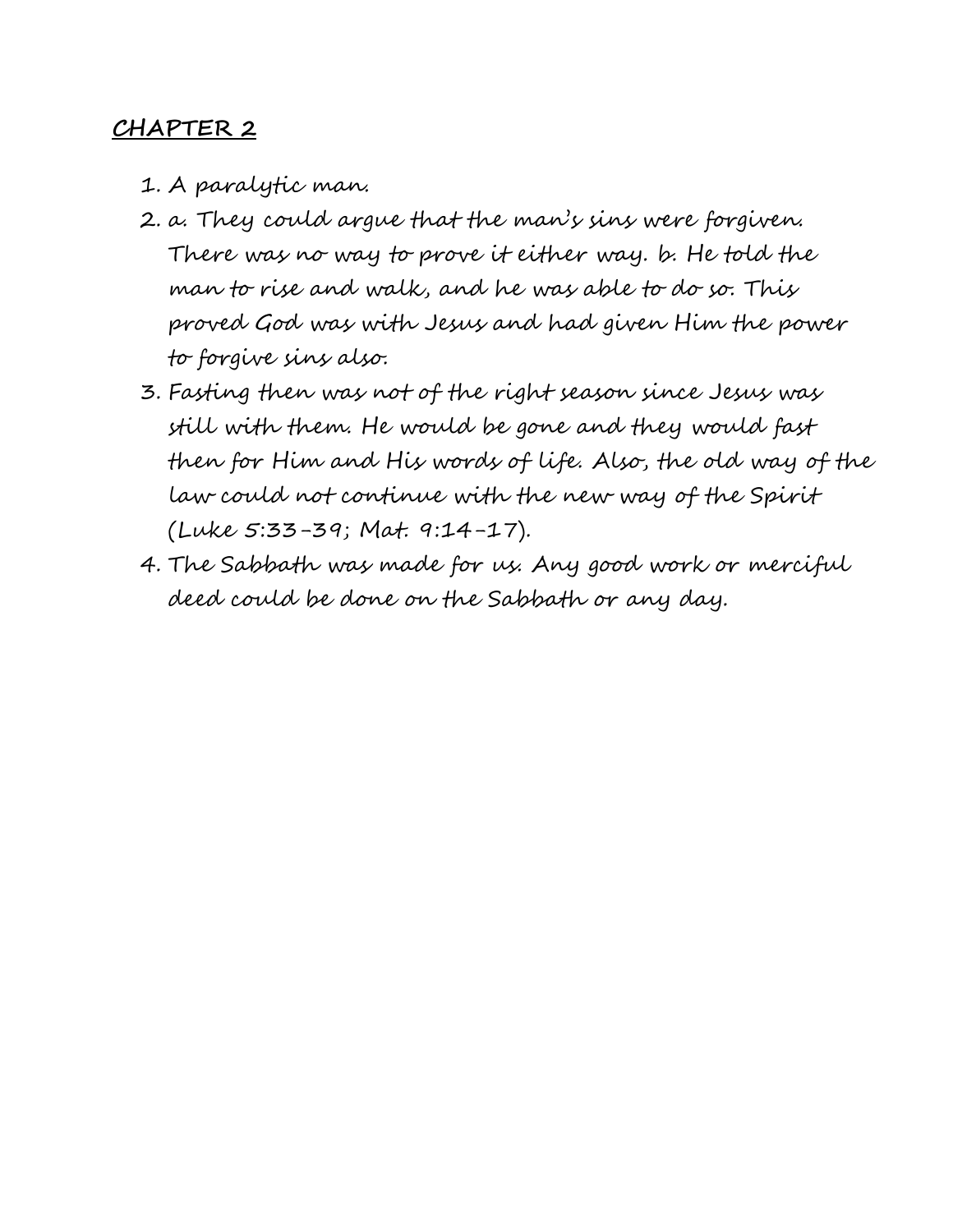- 1. The Son of God.
- 2. Boanerges "Sons of Thunder".
- 3. The strong man is Satan. His house is the world. Jesus came to bind Satan's works and to take back those bound by Satan.
- 4. Those spoken against men.
- 5. a. That spoken (knowingly as the priest did) against the Holy Spirit. b. The Pharisees knew God was with Jesus to do the things He did. They knew the source power of God's Holy Spirit, but they denied it saying it was from Satan. This sin is unforgivable.
- 6. Everyone who does the will of the Father is part of your family. We are of the one body - Christ.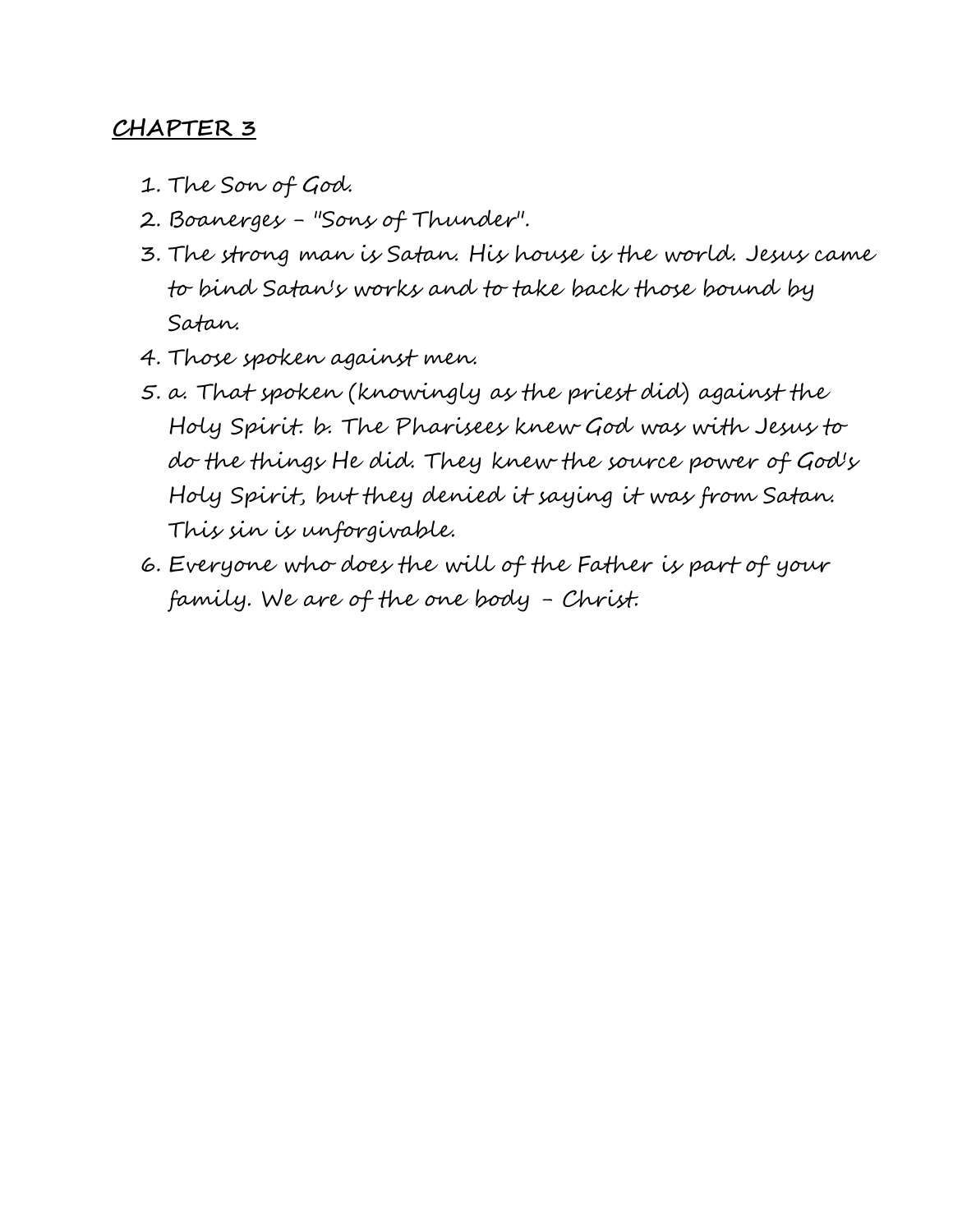- 1. a. These hearers won't accept the word. They hear the word but do not understand it, nor do they care to understand it. b. Those who gladly receive the word of God but they do not seek it further for spiritual growth and strength. They fall away after a short time and in tribulation. c. Those who receive the word, but the cares of the world, wealth, and want are more important to them. They once were fruitful but become unfruitful. b. Those who receive the word and seek further understanding which leads to spiritual maturity, understanding of God's word, and steadfastness in His will.
- 2. Mark and Luke (8:16-18) record this parable after the Parable of the Sower. Matthew (5:13-16) has it after the Beatitudes. It has the same meaning in all three gospels. We are not to hide or ignore the word of God we hear. We are to apply the word to our life for our growth and benefit and to be an influence on the world around us.
- 3. The word of God is not hidden to anyone. It will be revealed to those who want it.
- 4. a. By the effort we seek to understand it and apply it to our lives, we will receive accordingly. b. This person will lose what he knows about God because he does not seek to mature.
- 5. God's word is planted in us at different times and places but mainly through diligent study of the Bible. We will grow in knowledge and spiritual maturity in stages. Then we will be harvested for salvation.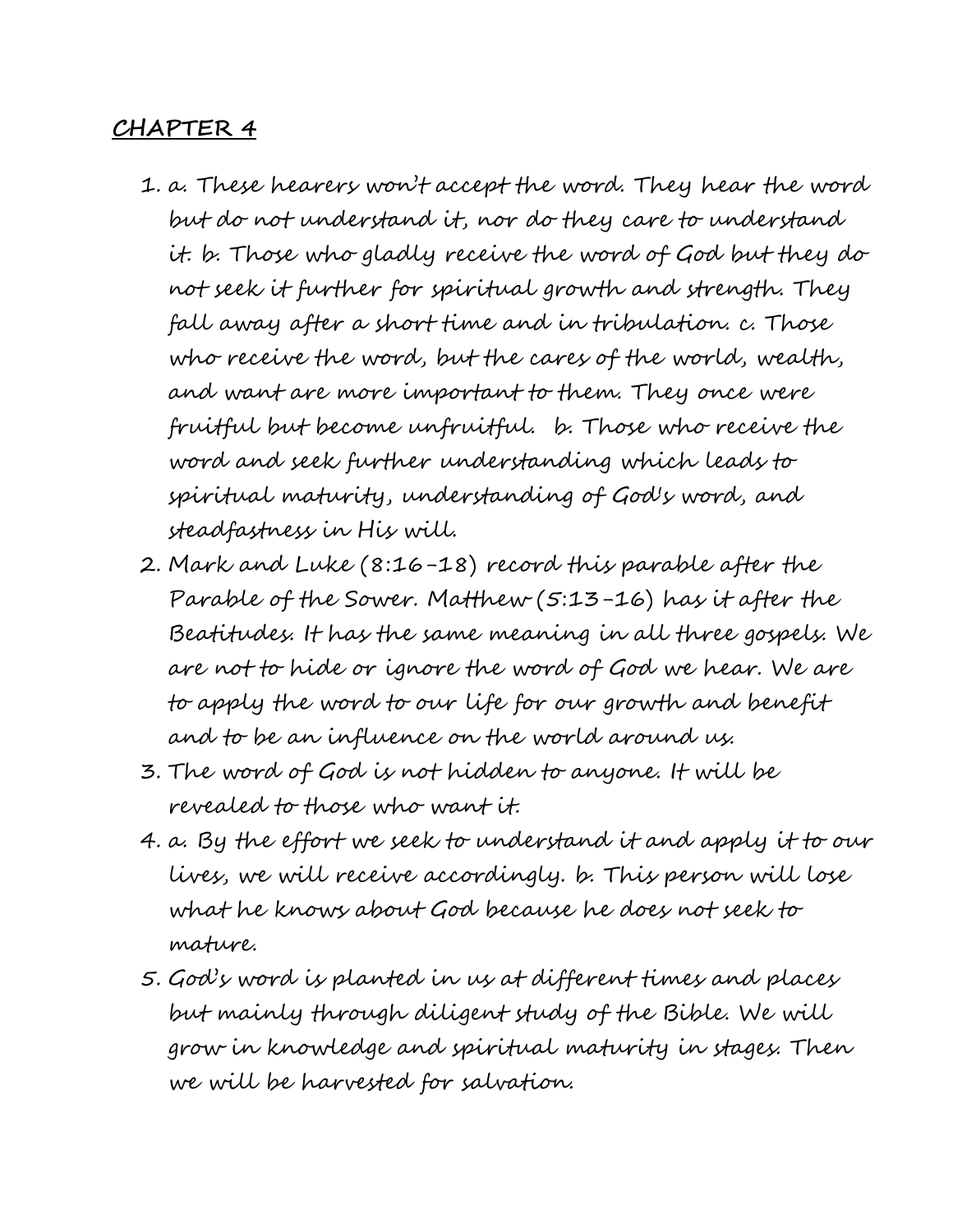- 6. God's kingdom has a small beginning but will rise above all kingdoms.
- 7. We will find comfort, peace, and rest in the kingdom now and in the time to come.

- 1. a. Legion. b. Jesus sent him and the others into the swine that were there. c. 2000.
- 2. She had a flow of blood for 12 years.
- 3. a. The ruler of the synagogue, Jarius. b. Jesus wanted the people to come to Him for the word of God rather for the miracles He could do.

- 1. The people did not believe in Him and therefore did not bring many people to Him.
- 2. The daughter of Herodias (Herod's wife) prompted by her mother.
- 3. 5,000 men.
- 4. The disciples should have sought Jesus for help but they still didn't understand the power and authority given to Him by God. Instead, they were troubled and scared, and feared they were seeing a ghost.
- 5. They were not against Jesus but were surprised when He calmed the storm not remembering He had done this before (Mark 4:41) and not realizing the miracle of feeding the 5000. They were slow to realize the power and authority God had given Him on earth.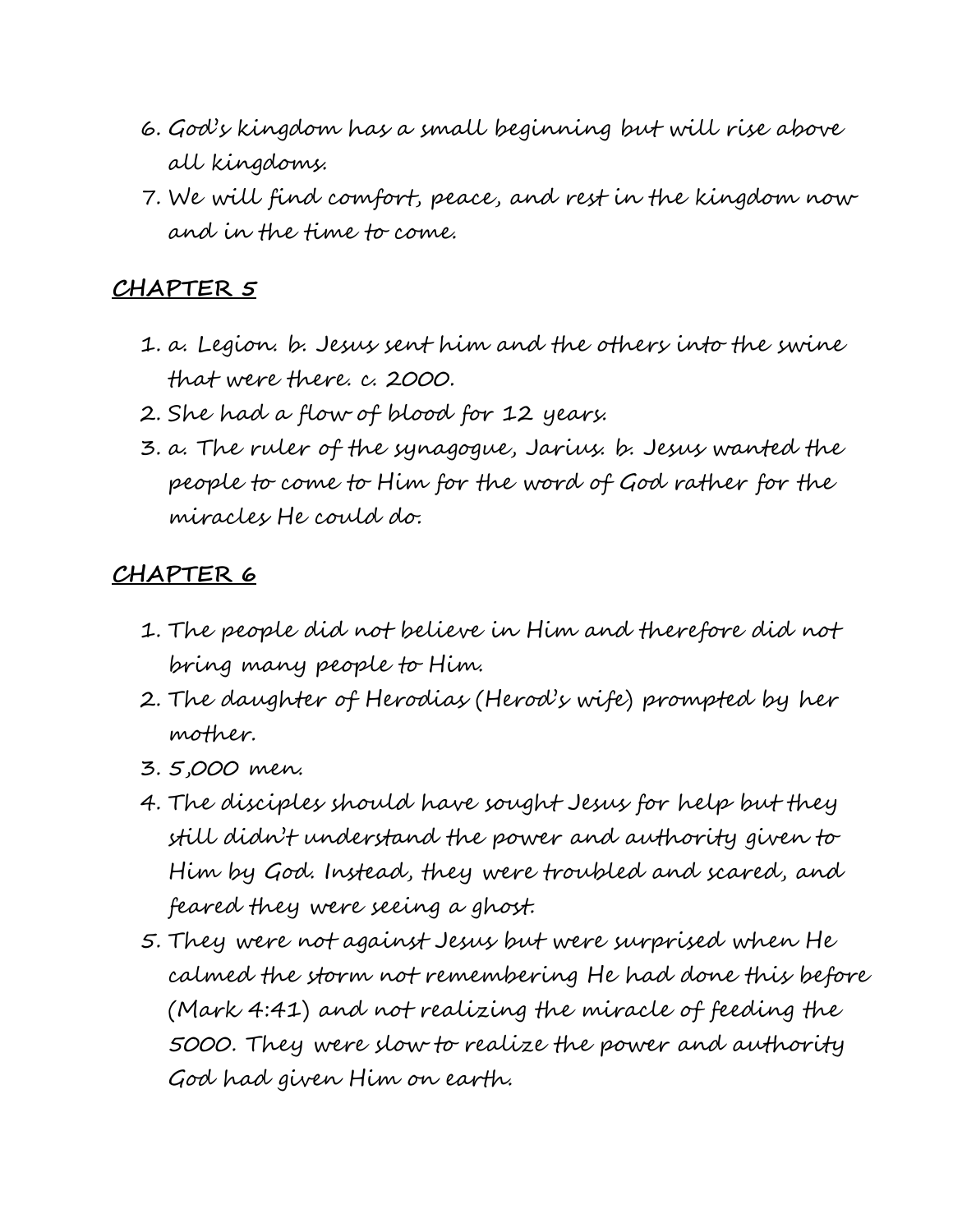- 1. Before we give our money as a gift we must provide for our mother and father. This honors the commandment of God.
- 2. Food, even unconsecrated food, is eliminated by the body. It does not go into the heart.
- 3. The things in our heart can make us unclean. Evil inside produces evil outside.
- 4. The purging of food is a physical cleansing. The cleansing of the heart is a spiritual cleansing.
- 5. She was a Gentile woman who worshiped idols. She did not worship God.

- 1. a. About 4000 were fed. b. Seven large baskets of fragments were left over.
- 2. The teachings of the Pharisees (Matt. 16:12). Mark also adds of the Herod (and his followers). The influence of these was to oppose Jesus.
- 3. A sinner is considered 'blind' before being converted. When being converted he sees or understands partially. Afterwards, he will be shed with light and see clearly.
- 4. He had to die. If they knew He was the Christ, they would not kill Him.
- 5. Satan was speaking through Peter trying to tempt Jesus into not having to die.
- 6. You put the will of God first in your life. You live for Him by His commandments putting to death the desires of the flesh.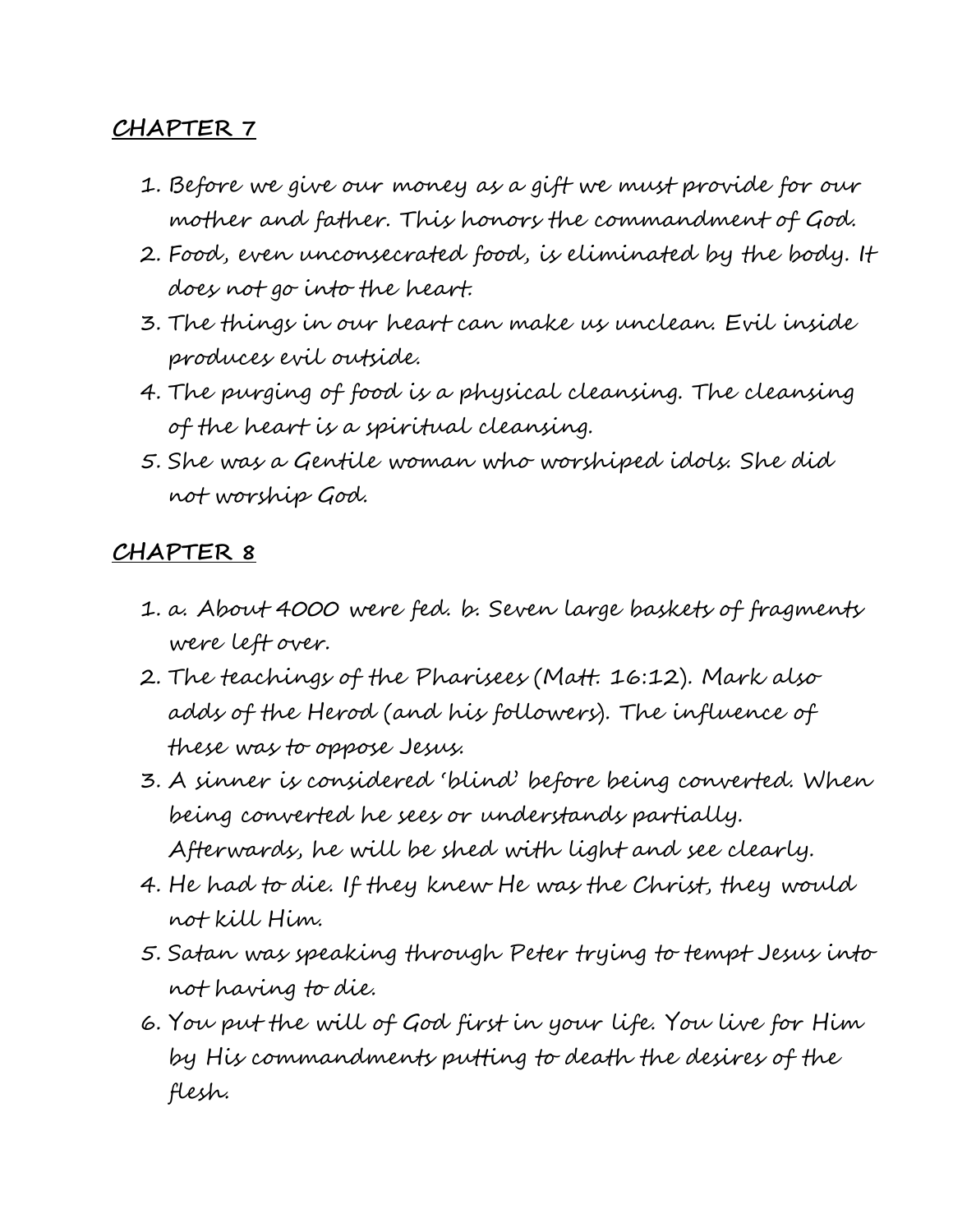- 7. You can't exchange the world for life. The world is God's anyway and your soul is in His hands.
- 8. If we are ashamed or fear what people will think or say about us if we uphold truth and righteousness and the doctrines of Christ then the Lord will be ashamed of us.

- 1. When we see God's truth and receive it, we lose our life in order to live for the will of God. Some of the disciples would not die to self and begin to totally live in service in the kingdom and the spread of the gospel until after Jesus' resurrection.
- 2. a. Peter, James, and John. b. God. c. Moses and Elijah represent the law and the prophets. This was a sign to the disciples of Jesus' leadership and authority over the people. He was the one, the Messiah to come. It also symbolizes the transition of the old covenant to the new covenant.
- 3. a. John the Baptist symbolized the spirit of Elijah (Lk. 1:17). b. John taught the people repentance from their heart and to turn to God. He restored their understanding of the Messiah.
- 4. The faith of the disciples and the father was weak. They doubted because of the severity of the boy's problem. They needed to pray first. This would involve God and show that the healing power comes from Him.
- 5. To exalt yourself and seek your own gain before others.
- 6. By being a servant to God and thinking of others before you.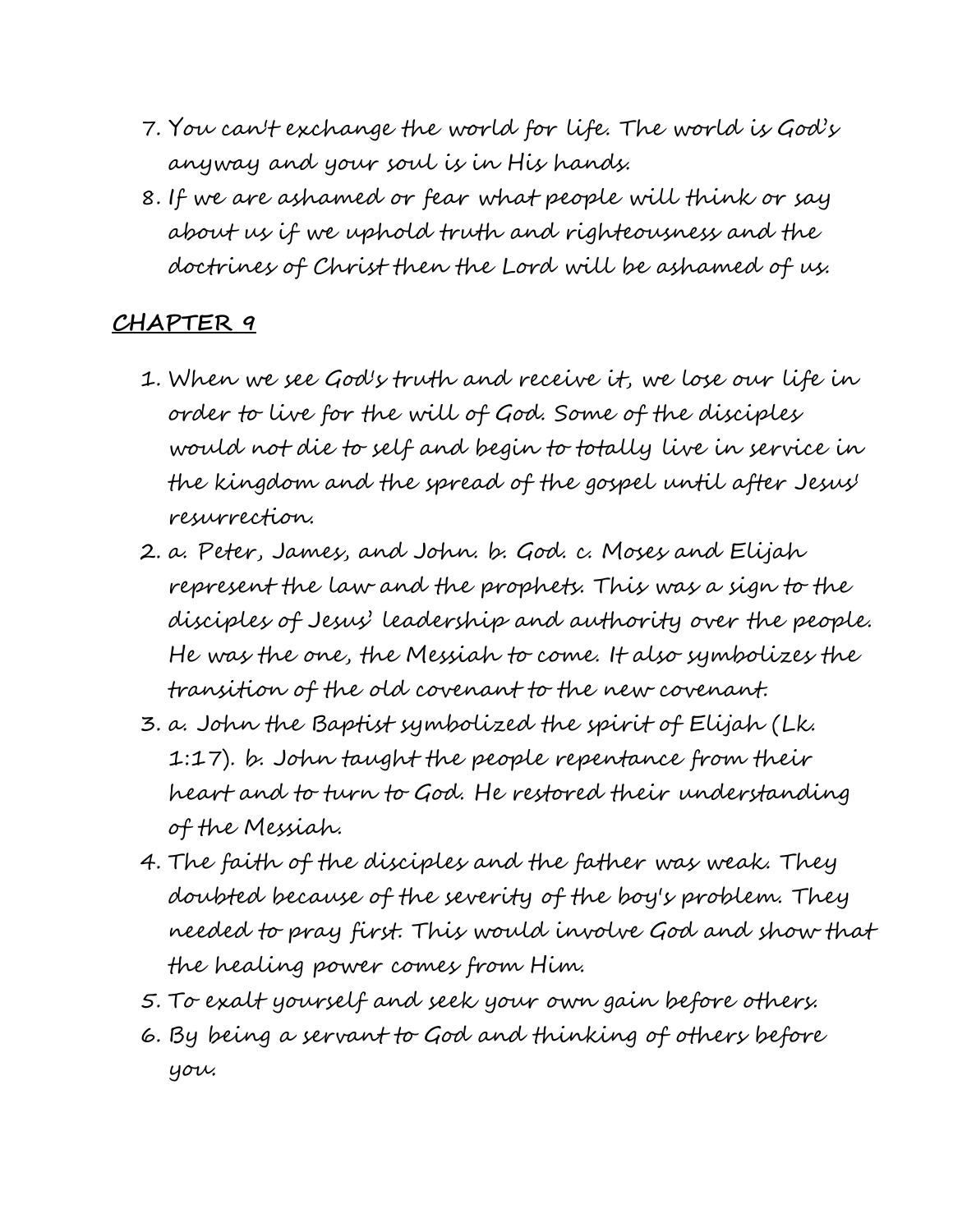- 7. It is better to be handicapped against sin, than to continue in it and lose your soul.
- 8. a. We are seasoned by the testing of God through trials and tribulations to purify and perfect us. b. When you don't transform your life through the testing of God you are no longer a light to those around you. (See Matt. 5:11-16). There is not enough salt in you to purify the world or there is too much world in the pot for the salt to have an effect on the world.

- 1. The commandment to not commit adultery.
- 2. As children are submissive, dependent, and trusting in the guidance and teaching of their parents we too should be submissive, dependent, and trusting of our Father in heaven.
- 3. His security and happiness came from his wealth instead of God. He did not want to give up his wealth.
- 4. a. We will receive more than we give up and receive it through various ways. b. Eternal life.
- 5. They too would be persecuted by the people just as Jesus would.
- 6. We put ourselves last and become a servant and minister to others.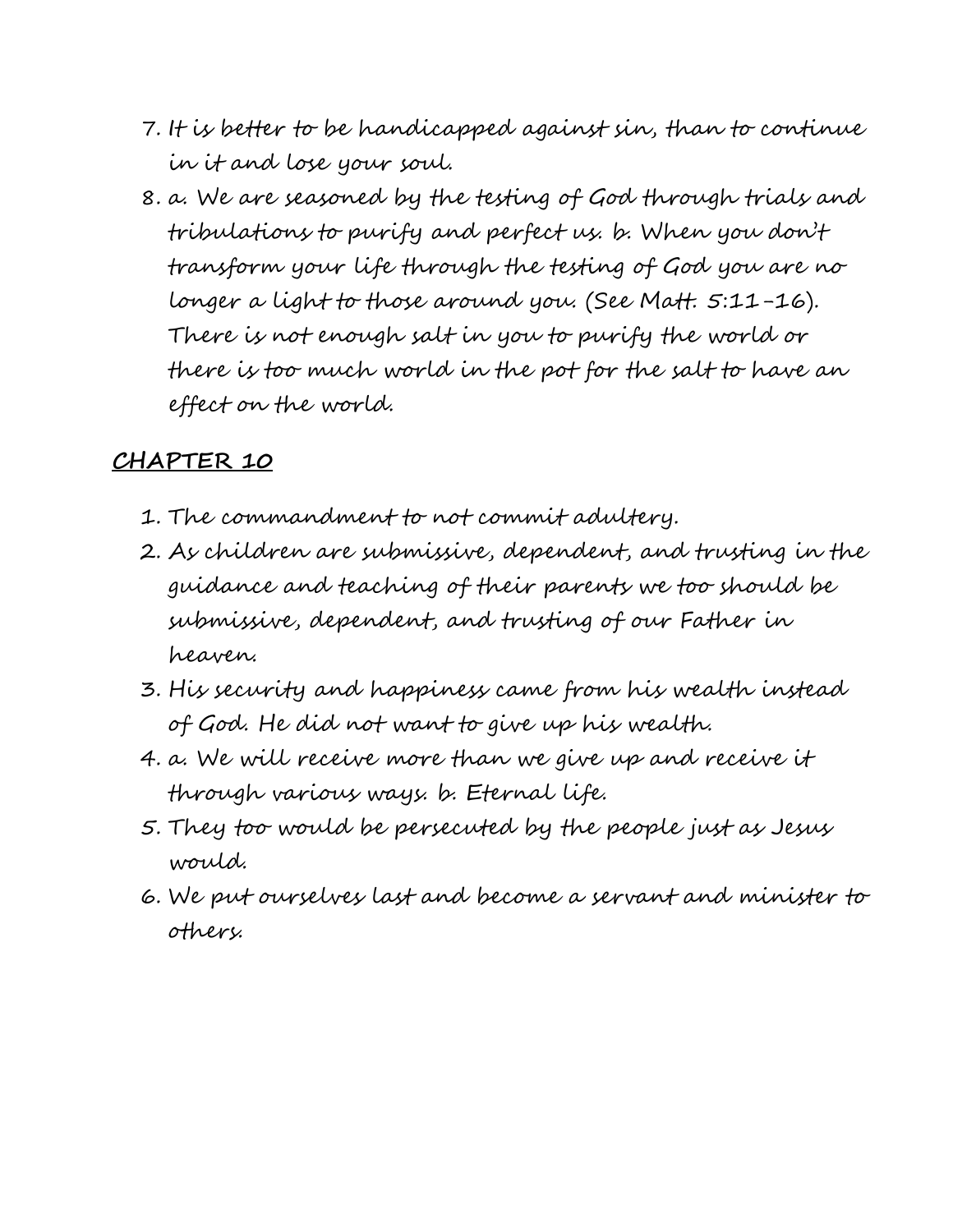- 1. Riding on a colt the foal of a donkey. (Matt. 21:5; Mark 11:2; Luke 19:30; John 12:14,15)
- 2. Their clothes and leafy branches from trees.
- 3. a. It withered. b. This shows that God expects us to produce fruit - not just profess our faith. God doesn't want a people who are all leaves and no fruit.
- 4. They were buying and selling and taking advantage of people instead of praying and worshiping God. The temple was to be a place of sincere worship of God not a place to do business.

- 1. a. The priests in charge of leading the people in God's will. b. The prophets who were persecuted and killed while trying to turn the people to God. c. Jesus, who would be killed by the priests. d. The Gentiles would advance the Kingdom of God.
- 2. A cornerstone was the principle stone used to build a building. The rest of the building was built from this cornerstone. In the same way Jesus is the foundation of the church. Without Him there would be no blessed life here or in the world to come eternal life. Jesus is also the judge or smiting stone of the unbeliever. We can be broken in humble surrender before God or be completely broken in judgment.
- 3. Yes.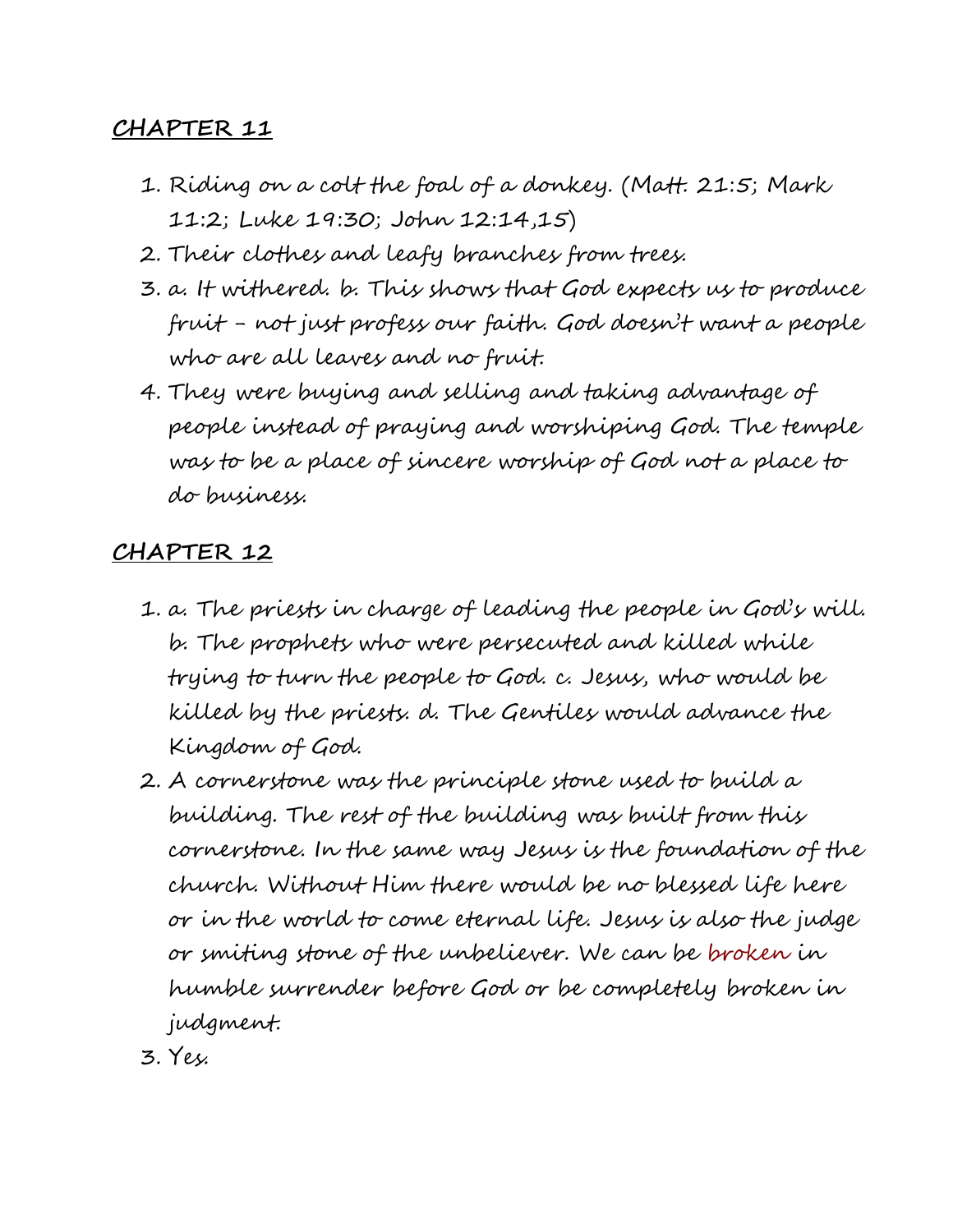- 4. God remembers those who pleased Him, those who followed his commandments. They are still alive to Him and will be raised at the resurrection.
- 5. His understanding of God's law was proper to the message of Jesus. He knew God wanted internal worship from the heart rather than insincere external worship through outward appearances and rituals of the law.
- 6. Jesus was of the lineage of David but He also existed at the time of David in heaven. He was also the Son of God making Him both divine and human. Jesus was showing the scribes that they had only partial understanding of the Messiah.

- 1. The temple would be desecrated and destroyed.
- 2. He who loves, advocates, and offers Jesus will be hated and persecuted by those who don't.
- 3. a. Those who become believers must bear the persecutions, hatred, resistance, and even the threat of death from nonbelievers and even family members until our last day. b. If one shrinks from their loyalty to Jesus for fear of what others will say or do will forfeit their soul from salvation.
- 4. It is the destruction of Jerusalem and defilement of the temple (See Dan.9:27; 11:31; 12:11; Luke 21:20-24). God brought upon them an abomination that would be their desolation, thus spoken of by Daniel the prophet (9:27).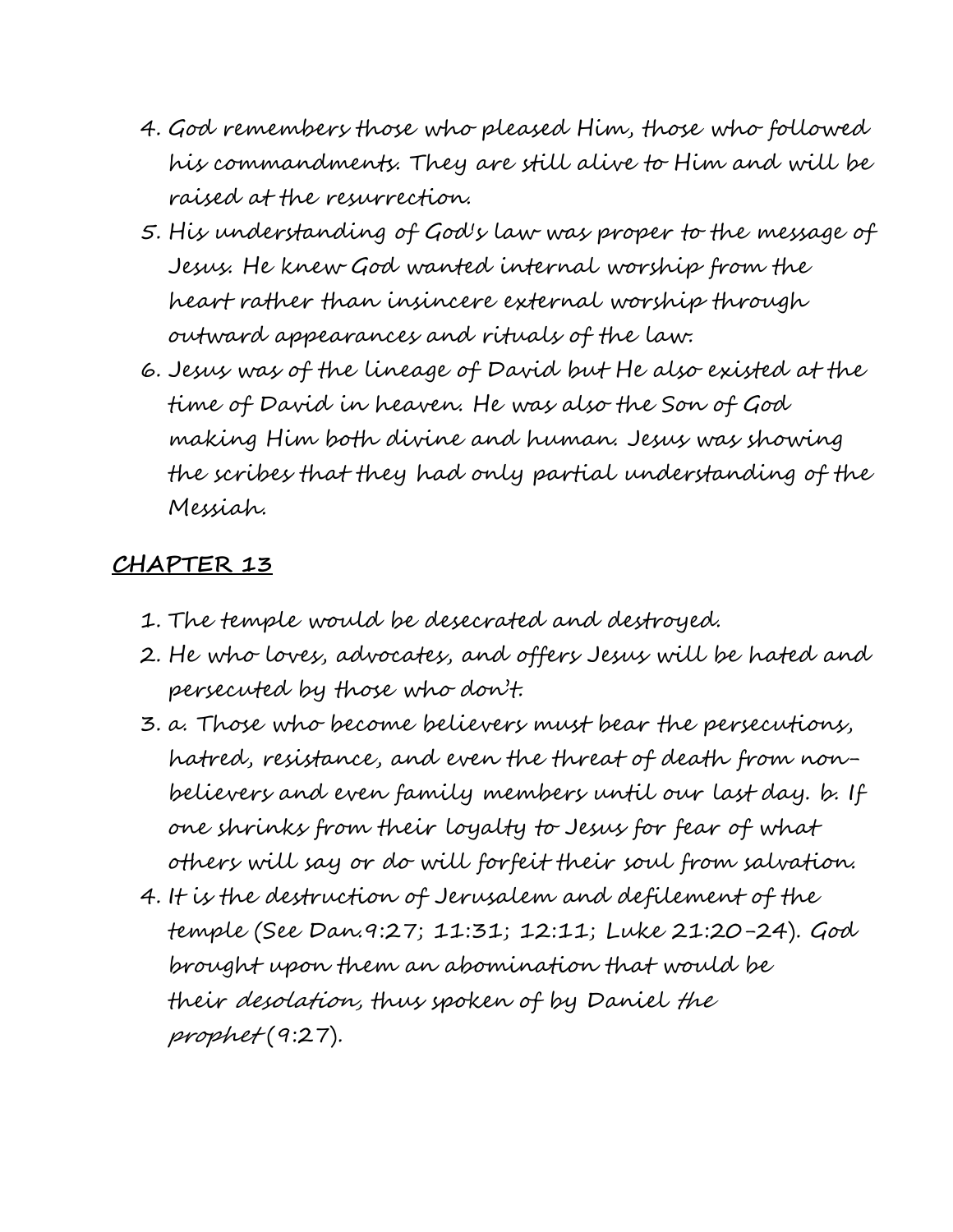- 5. They should flee quickly to safety not stopping to take anything with them.
- 6. To save a remnant of Israel God will shorten that tribulation period. Those who heed the warning about fleeing Judea will survive.
- 7. God is the only one who knows when it will be time.
- 8. We must continue to serve God and live righteously while always expecting His return.

- 1. An expensive perfume. Mary, the sister of Lazarus whom Jesus had raised from the dead (John 11:2; 12:3). She is the same woman in Luke 7:37-38, Matthew 26:6, and John 11:2. Luke does not mention the city where this occurs but Matthew, Mark, and John identify the city of Bethany.
- 2. Judas Iscariot.
- 3. Jesus' body and blood given for sinners for forgiveness and to defeat death.
- 4. Peter would deny knowing Him three times.
- 5. If we are not watching for these spiritual attacks and are not praying regularly and in times of fatigue and stress we can become weak and fall to temptation.

# **CHAPTER 15**

1. Barabbas who had made insurrection and had committed murder.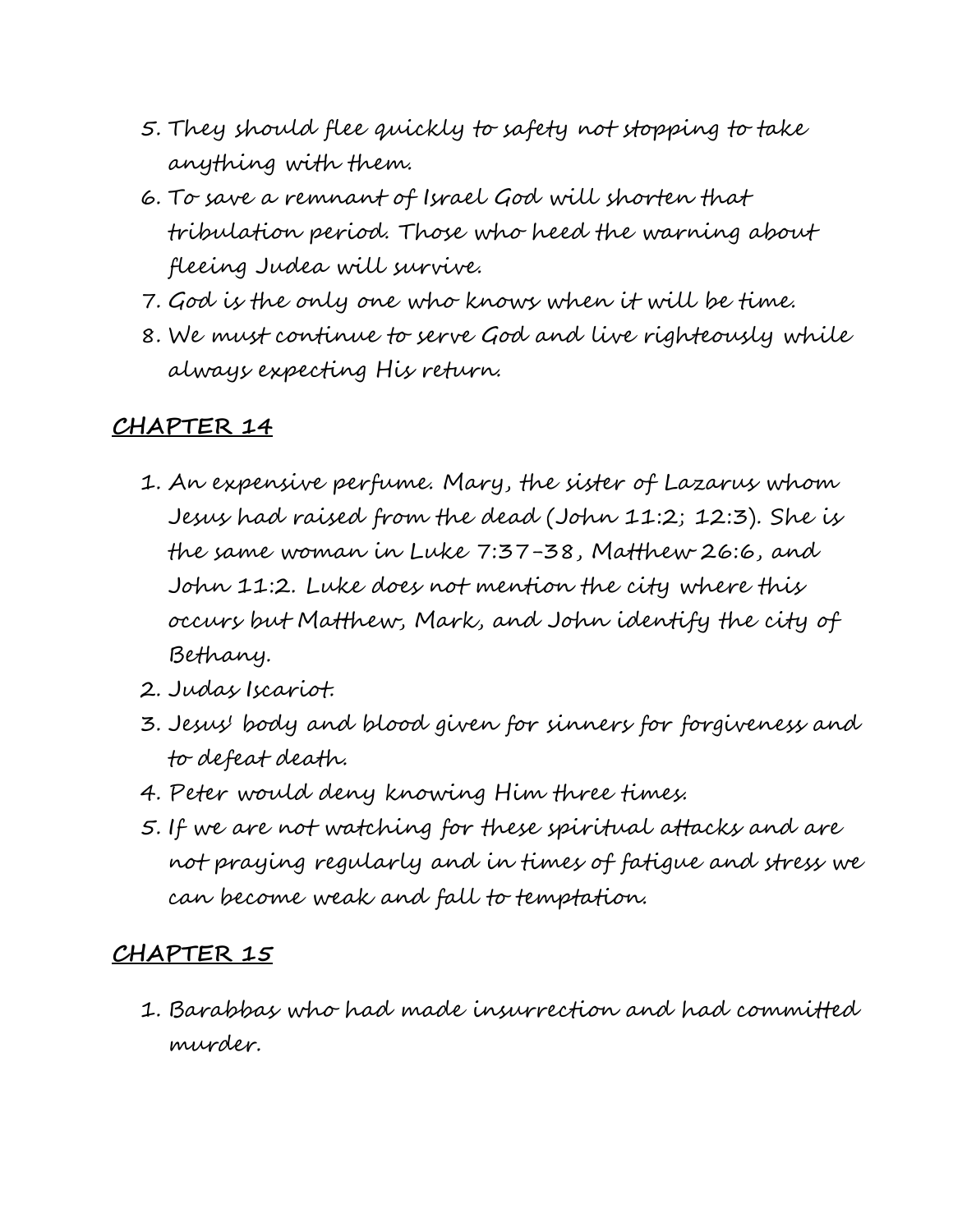- 2. They abused Him by hitting Him on the head with a reed and spitting on Him. They mocked Him by dressing Him in purple, putting a crown made of thorns on His head, and bowing down to Him. The insulted Him and ridiculed Him.
- 3. The sour wine was used to diminish the senses of the crucified. This would ease their suffering but could also speed up their death as they would no longer lift themselves up to breath while on the cross.
- 4. a. The veil of the temple. b. There is no separation now between the people and God. Those who call on Him can come directly to Him with our prayers. No high priest is necessary.
- 5. He was standing by Jesus and heard His prayer to God and saw that it was soon answered. Normally it takes longer for someone to die by crucifixion (see vs. 44).
- 6. Jesus died on Preparation Day which is the day before the Sabbath.